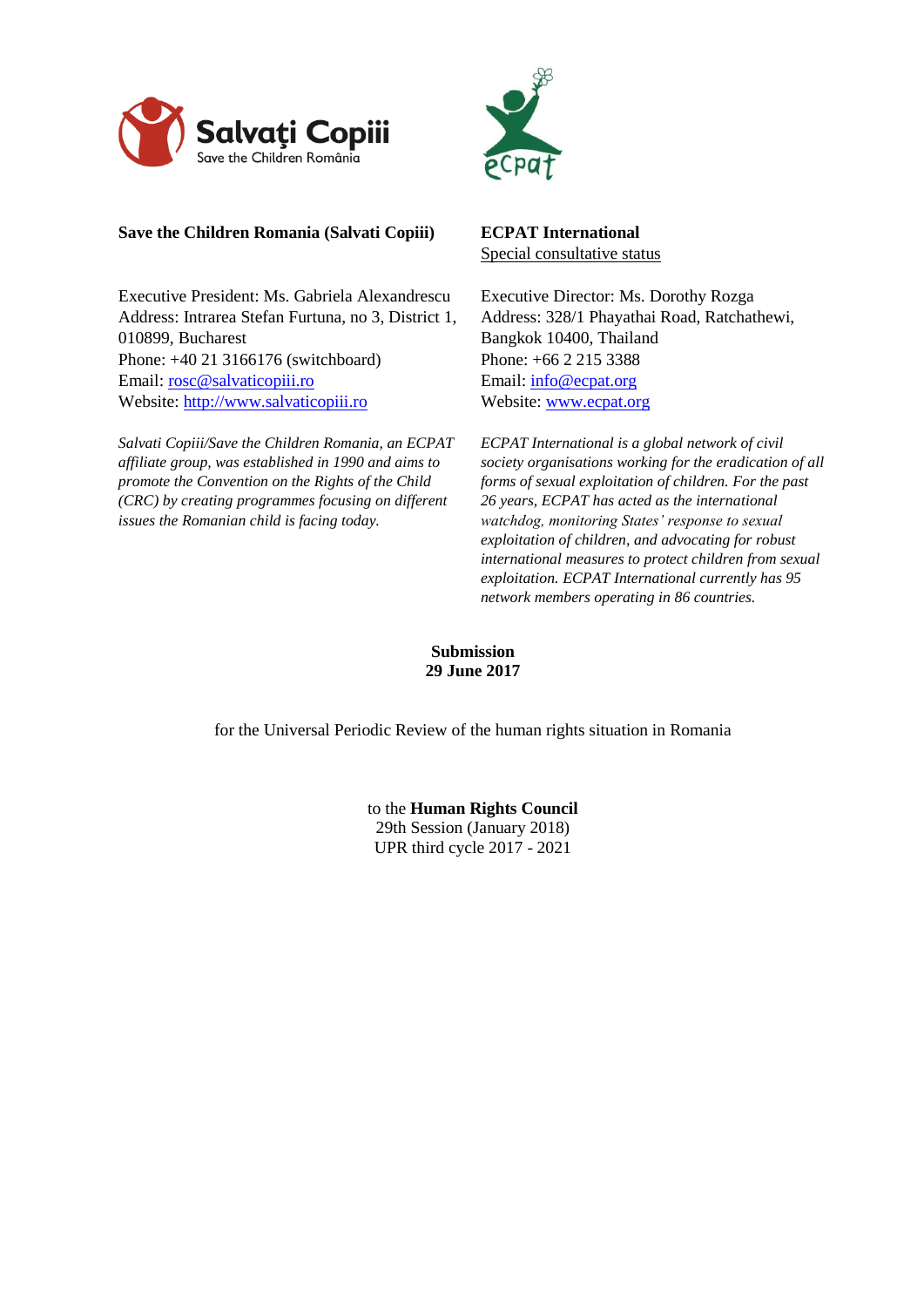## **Justification for Submission**

- 1. In 2001, the Government of Romania (GoR) ratified the Optional Protocol on the sale of children, child prostitution and child pornography (OPSC) and thus committed explicitly to combat child sexual exploitation (CSE) in Romania. In 2013, the Human Rights Council provided some specific advice on how to end CSE in Romania, <sup>1</sup> however, to date the GoR has not yet submitted a report due under article 12 of the OPSC.
- 2. In September 2015, the GoR adopted the 2030 agenda for Sustainable Development. Through the adoption of this framework, the GoR re-committed explicitly to eliminate all forms of violence against children, including sexual abuse and exploitation.<sup>2</sup> The GoR joined the Global Alliance, a joint initiative by the European Union and the United States, and thus pledging to combat online child sexual exploitation (OCSE) by rescuing victims, prosecuting offenders, and reducing the overall amount of 'child pornography'<sup>3</sup> available online.<sup>4</sup>
- 3. The GoR is not only bound by the aforementioned instruments to combat CSE, but also by its own national legal framework. The submission will help to increase political will to focus on the issue of CSE in Romania and stop this ongoing heinous crime.

# **Methodology and Scope**

- 4. The content of this report is based on Salvati Copiii's and ECPAT's work experience and research.
- 5. The scope of this submission is limited to CSE and its different manifestations, including exploitation of children in prostitution,<sup>5</sup> OCSE, 'child pornography', child trafficking for sexual purposes, sexual exploitation of children in the context of travel and tourism<sup>6</sup> (SECTT) and child marriage.

## **Child sexual exploitation in Romania**

- <span id="page-1-0"></span>6. Children comprise less than 1/5 of Romania's total population of almost 20 million. <sup>7</sup> Though Romania is overall a country of aging population, where the elderly  $(65+)$  account for a larger share than children under 15 (16.3% versus 15.6%), the situation is radically different among the Roma group where children under 15, account for almost one third of the population (29.3%).<sup>8</sup> Romania has some specific child protection issues. Romania is the EU member state with the highest number of underage mothers.<sup>9</sup> Another issue is a significant number of CSE cases of victimising children placed in institutions. The official statistics of the National Authority for the Protection of Children's Rights and Adoption (NAPCRA) only cover three such cases in 2015. According to the media reports, the roles of the child protection staff members in cases, vary from none to accomplices.<sup>10</sup>
- 7. The population of Romania is well connected through information and communication technologies (ICTs) with on average 106 mobile phones for every 100 people, while 54% of the population uses the Internet,<sup>11</sup> creating new pathways for CSE.
- 8. The vulnerability of children to CSE varies, with some discernible groups being most at risk, particularly among Roma children as well as street children, institutionalised children, children living in poverty, children from rural areas, children from parents who migrated abroad for work and children from dysfunctional families. Girls are more vulnerable than boys, as well as children that dropped out of school or are behind their peers in education. Nevertheless, all children using the Internet are at risk. They may fall victim to online grooming,<sup>12</sup> 'revenge porn' or 'sextortion.<sup>'13</sup>
- 9. The official statistics of the NAPCRA show an increased incidence of sexual abuse against children (18% raise between 2014 and 2016) and of sexual exploitation of children (25% raise between 2014 and 2016). *The raise is calculated based on the statistics found o[n www.copii.ro](http://www.copii.ro/) (the official website of NAPCRA)*. However, these statistics only include cases officially reported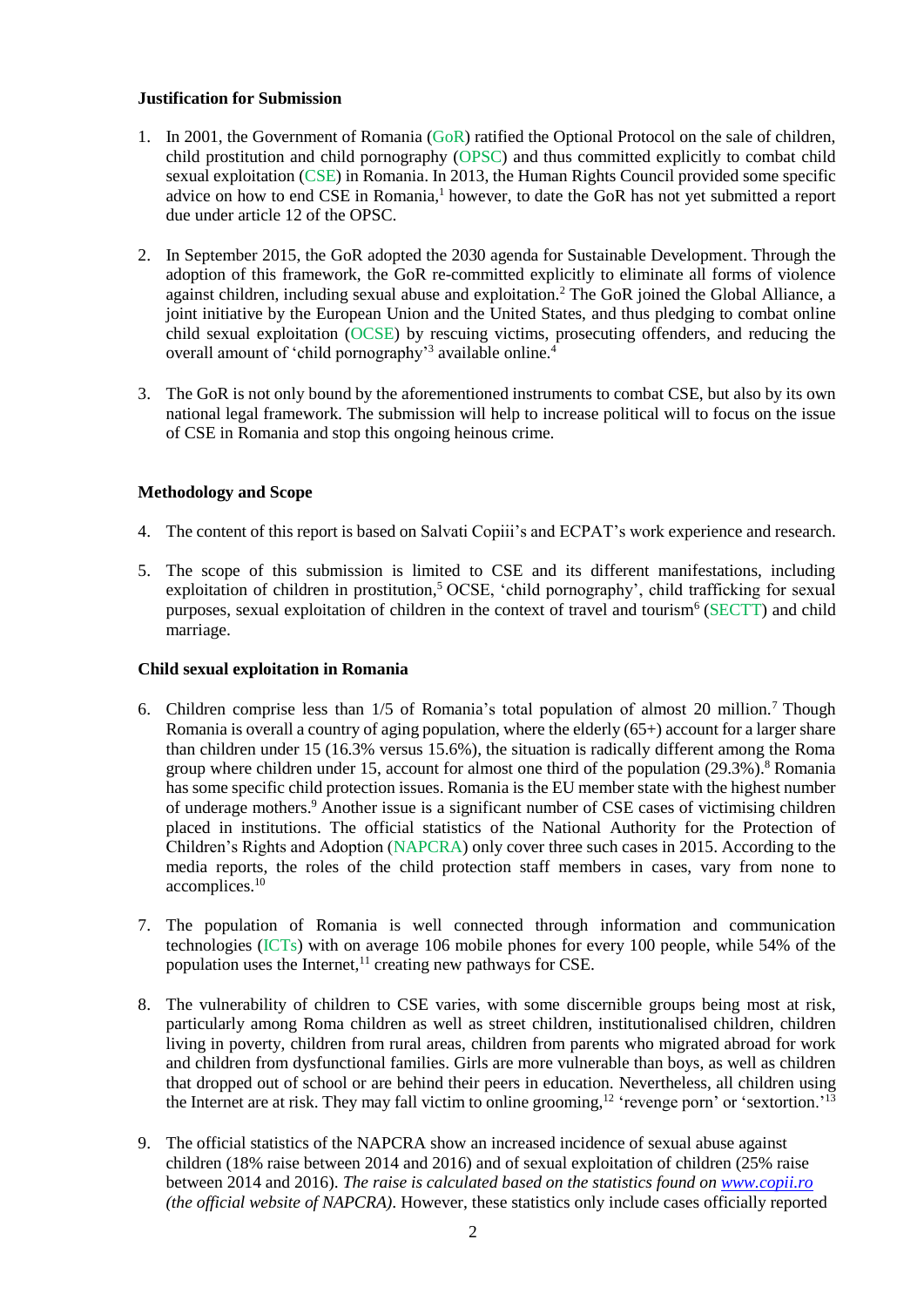to child protection authorities and data collection on CSE is inconsistent. For example, the NAPCRA statistics show 46 children victims of sexual exploitation in 2015, while the National Agency against Trafficking in Persons' report on victims of trafficking in persons found 248 victims of child trafficking for sexual exploitation in the same year. 14

- 10. Trafficking of children is a substantial component of human trafficking in Romania about 35% of all victims of human trafficking are under age. <sup>15</sup> Women and children are falling victim to **trafficking for sexual purposes** in Romania and other European countries. According to statistics of the National Agency against Trafficking in Persons, 276 girls and 40 boys were victim of trafficking in 2015.<sup>16</sup>
- 11. It is impossible to provide any official or reliable data on the number of children involved in **prostitution** in Romania. This is due to the lack of data collection mechanisms. However, a recent research within one of the more vulnerable groups of children gives some insight in this type of exploitation. The study shows that in Bucharest there are 1,113 persons under 35 who live permanently or temporarily in the street. Of them 7% are under 7 years of age and another 19% are 14-18 years old. Sexual abuse is one of many forms of abuse where homeless children and young people are more exposed to. The most vulnerable group is that of girls aged 14-18. 24% of the homeless girls say that they have been forced to have sexual intercourse, 26% say that they have been given money in exchange for sexual favours and 17% of the girls declare that they have been forced to become prostitutes. Risk of sexual abuse is comparatively lower in boys, as only 1% of them declare that they have been forced into prostitution or unconsented sex.<sup>17</sup>
- 12. **SECTT** is not only committed by Romanians and foreigners in Romania (destination country), but Romanian travellers and tourists are also committing the crime abroad and thus becoming a country of origin of travelling child sex offenders. The Global Study on Sexual Exploitation of Children in Travel and Tourism found that Romania is a potential emerging country of origin.<sup>18</sup> Nevertheless, Romania remains a country of destination, in part due to the lack of law enforcement.<sup>19</sup> SECTT as an issue for Romania is not widely acknowledged by the government, but the Global Study has found that no country is immune.<sup>20</sup>
- 13. Romanian children are increasingly at risk of falling prey to **OCSE** and '**child pornography**.' Studies by Salvati Copiii/Save the Children conducted in  $2010^{21}$ ,  $2013^{22}$  and  $2015^{23}$  show that there are multiple risks and threats that children face online. According to the results of the latest study conducted by Salvati Copiii/Save the Children, 47% of the children chatted online with a stranger, 27% had visual contact with a stranger and 20% of them said that that stranger bothered them. The same study shows that 78.4% of children in Romania use the internet daily and that they spend 1- 2 hours online. More than half of the respondents (51.9%) say that they received messages with sexual content through the social media, 8% of them were asked to talk about sexual things online, whereas 5% were asked to send a photo or a video showing their genitals.<sup>24</sup> In 2016, Salvati Copiii/Save the Children Romania's hotline for the reporting of illegal web content (« Esc\_ABUZ » ) managed 1,887 cases. In 857 cases, 'child pornography' content was identified. In 80% of these situations, the content was hosted on servers located in Romania and cases were referred to the relevant national authorities. The remaining 1,030 cases were related to unrestricted adult pornography, offending content or other situations that underline once again the need for a stronger education for safer Internet use. Among the victims of the identified 'child pornography' cases, 16% were children between 1 and 4 years of age, 43% were children between 5 and 10, 24% were children between 11 and 15 and 17 % of the victims were above 16 years old.<sup>25</sup>
- <span id="page-2-0"></span>14. Another persisting phenomenon, despite improved legislation, is early or **child marriage**. Early marriage continues to represent a serious threat to the rights of girls in Romania. Early marriage among the Roma population is part of a cultural tradition that harms children, because of early pregnancy, teenage motherhood, school dropout, and, in some cases, sexual crimes (when girls are kidnapped). Early marriage is not typical only of the Roma population, but it exists in other, non-Roma groups who live in poverty. Unfortunately, there are no research studies yet to show the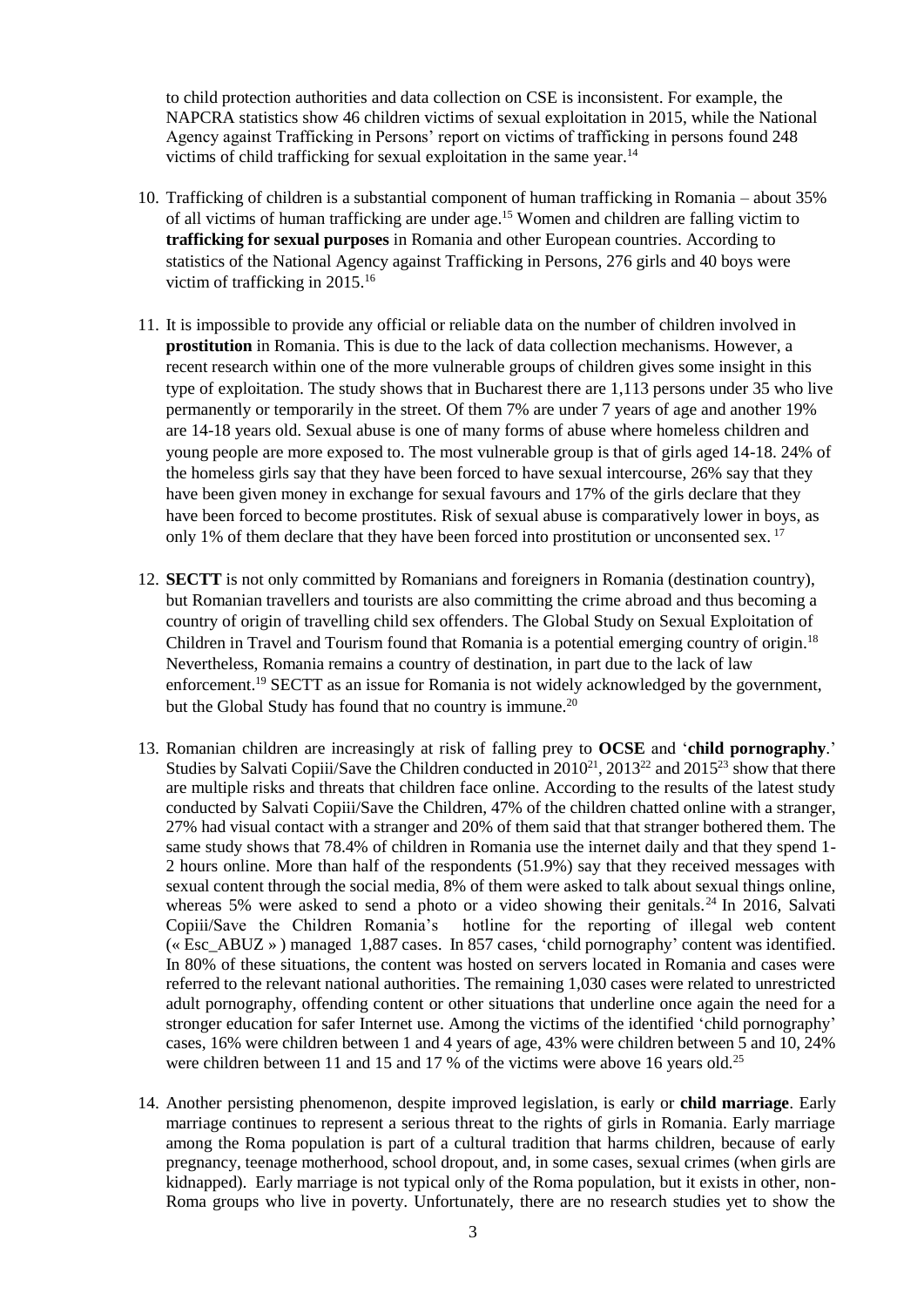scope and trends in child marriage in Romania. The exiting official data, from Eurostat, only reflect formal marriages were one of the spouses is younger than 18, whereas many of these marriages are not registered with the civil status registry. According to Eurostat, 516 underage girls were married in 2014, of these 58% were 17 years, 41% 16 years and one child of 15 years of age and one under 15 years of age. 26

## **Legal Framework to address CSE**

15. In 2016, the GoR has amended several articles of the Penal Code to better align the code with the OPSC.<sup>27</sup> The Penal Code now includes definitions for 'child pornography'. The definition now includes, inter alia, possession of pornographic materials regardless of the purpose (previously it was limited to possession for display or distribution) and procurement of such materials regardless of the modality (previously it was limited to purchase). The notion of a "pornographic show" is introduced, defined and the prohibition extents to viewing, showing and broadcasting such shows, recruiting children for such shows or obtaining benefits from such activities. Furthermore, the definition of pornographic materials is extended to include materials with persons of age who pose as children as well as to the representations of children's genitalia for sexual purposes. The more severe penalty is extended to cases where the crime is committed by a family member or a person in position of trust or authority as well as when the victim's life is endangered.

Other CSE related improvements to the Penal Code are the prohibition of the attempt to sexually corrupt juveniles or have sexual intercourse with a juvenile. Penalties have increased for sexual assault and rape when the victim is younger than 18 (previously 16) years old. Penalties have also increased for traffickers of children who are a family member or a person in position of trust or authority as well as when the victim's life is endangered. Finally, the use of child prostitution is explicitly criminalised as well.

### **Coordination**

- <span id="page-3-0"></span>16. The, in 2010 abolished, National Authority for the Protection of Children's Rights was reestablished in 2014 and named the NAPCRA. The NAPCRA is equipped with too little to coordinate broad and meaningful collaboration.
- <span id="page-3-1"></span>17. The National Strategy for the Protection and Promotion of Child Rights 2014-2020 does not contain many specific measures to combat CSE.

## **Children's Ombudsman**

<span id="page-3-2"></span>18. There is no specialised independent body in Romania to protect the rights of children, such as a Children's Ombudsman. The office of the Romanian Ombudsman includes a semi-specialised department charged with "*the rights of the child, family, youth, pensioners and people with disabilities*". In 2015, a total number of 12,164 petitions were registered. Out of this total number only 103 petitions concerned the rights of the child in a country where 1.7 million children live in poverty and were 350,000 children were not registered in 2014 in the formal education system. Although both civil society and the Human Rights Council<sup>28</sup> have underlined the importance of a specialised office within the Ombudsman, the Parliament rejected in 2009, 2012 and 2015 three draft laws that aimed at founding such an office (a specialised deputy of the Ombudsman).

## **Informed policies**

<span id="page-3-3"></span>19. Although data collection has improved since the authorities established a Child Monitoring and Tracking Information System (CMTIS) in 2003,<sup>29</sup> data on CSE are not systematically collected by any government institute in either the social or justice sector. Furthermore, the data in the CMTIS are often not collected consequently and sufficiently disaggregated to support evidence based policy development and to assess vulnerable groups among children, as well as to measure the impact of policies.<sup>30</sup> To triangulate the collected data, a national in-depth study on CSE and its different manifestations would be valuable.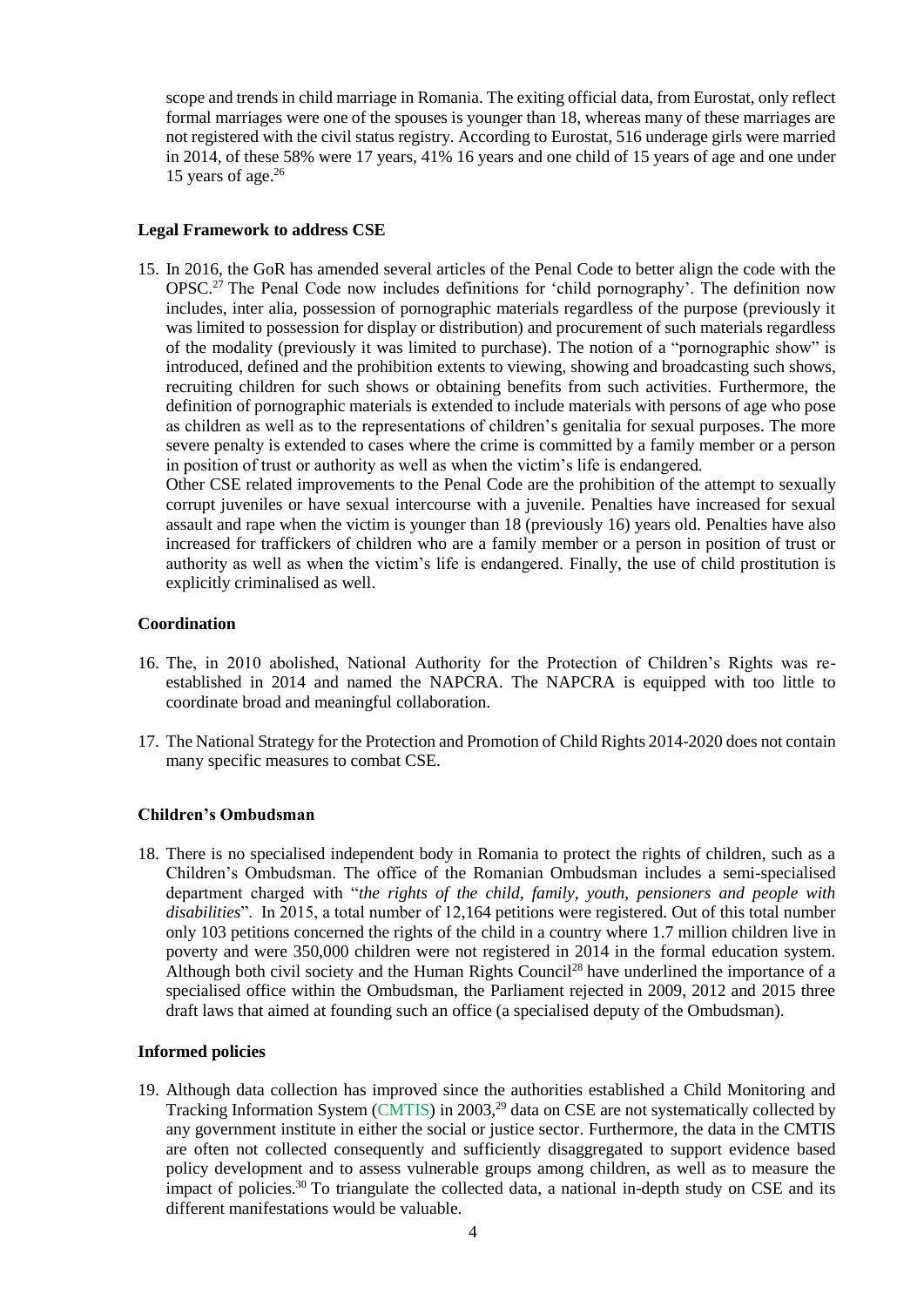## **Trained professionals**

<span id="page-4-0"></span>20. There are still important categories of professionals that do not benefit from training in the field of the rights of the child as part of their initial training: the healthcare professionals or teachers. NGOs sometimes fill this gap, but it is necessary to have a systematic approach to ensure equal knowledge across the board. Case Managers of the General Directorate for Social Assistance and Child Protection's often lack specialised professional training and in 2011 only 27,7% of the case managers had fulfilled the minimum training requirements required by law.<sup>31</sup> Specialised and systematic training across the board on CSE is lacking in the curriculum, although this would be the first step in improving identification of victims.

## **Awareness of children**

<span id="page-4-1"></span>21. Salvati Copiii/Save the Children Romania noted a drop in children's awareness on their rights between 2006 and 2013. The rate of the children that could name at least three of their rights dropped with 10% while 10% more children could not identify even one such right.<sup>32</sup>

## **Tailored services for CSE victims**

<span id="page-4-2"></span>22. Specialized services for CSE victims are lacking. A recent research pointed out some grave issues, including lack of residential care, identity protection and legal aid for child victims.<sup>33</sup>

## **Revictimisation**

<span id="page-4-3"></span>*23.* Besides the lack of overall services for the CSE victims, there is a serious lack of support and risk of secondary victimisation of child victims involved in judicial procedures. In 2016, *Emergency Ordinance No 18/2016* incorporated the Directive 2012/29/UE, to improve protection of child victims, particularly of sexual exploitation and abuse. However, many of these provisions are not compulsory. E.g. Art II of the Emergency Ordinance No. 18/2016 amended art. 111 of the Penal Procedure Code:

*"(...) (6) In the case of victims for whom, under the law a need of specific protection was established, the judicial body may apply one or several of the following measures, when possible and without prejudicing the case or the rights and interests of the case parties:* 

*a. hearing them in premises designed or adapted for this purpose;*

*b. hearing them through or in the presence of a psychologist or another victim's counselling specialist; (…)"*

In practice, due to shortages in resources (hearing rooms, human resources, etc) as well as the insufficient awareness on child psychology on the side of judiciary professionals, inadequate approaches endanger the wellbeing and the safety of CSE victims, i.e. hearings in the court room, in the presence of the offender and direct contact with the offender's relatives before and during the procedures. Of serious concern are also the cases when the identity of the child victims of human trafficking or data that can lead to their identification (full name and address of the parents) are made public on the webpage of the courts, which makes them easy to access. Upon request, Salvati Copiii may provide the Human Rights Council examples of this poor practice.

## **Recommendations to the Government of Romania**

## Prevention (paras. [6-](#page-1-0) [14\)](#page-2-0)

Developing informative campaigns on the risks and criminal penalties related to early marriages or involvement of children in sexual exploitation.

Improved coordination among child rights stakeholders (paras. [16](#page-3-0) - [17\)](#page-3-1)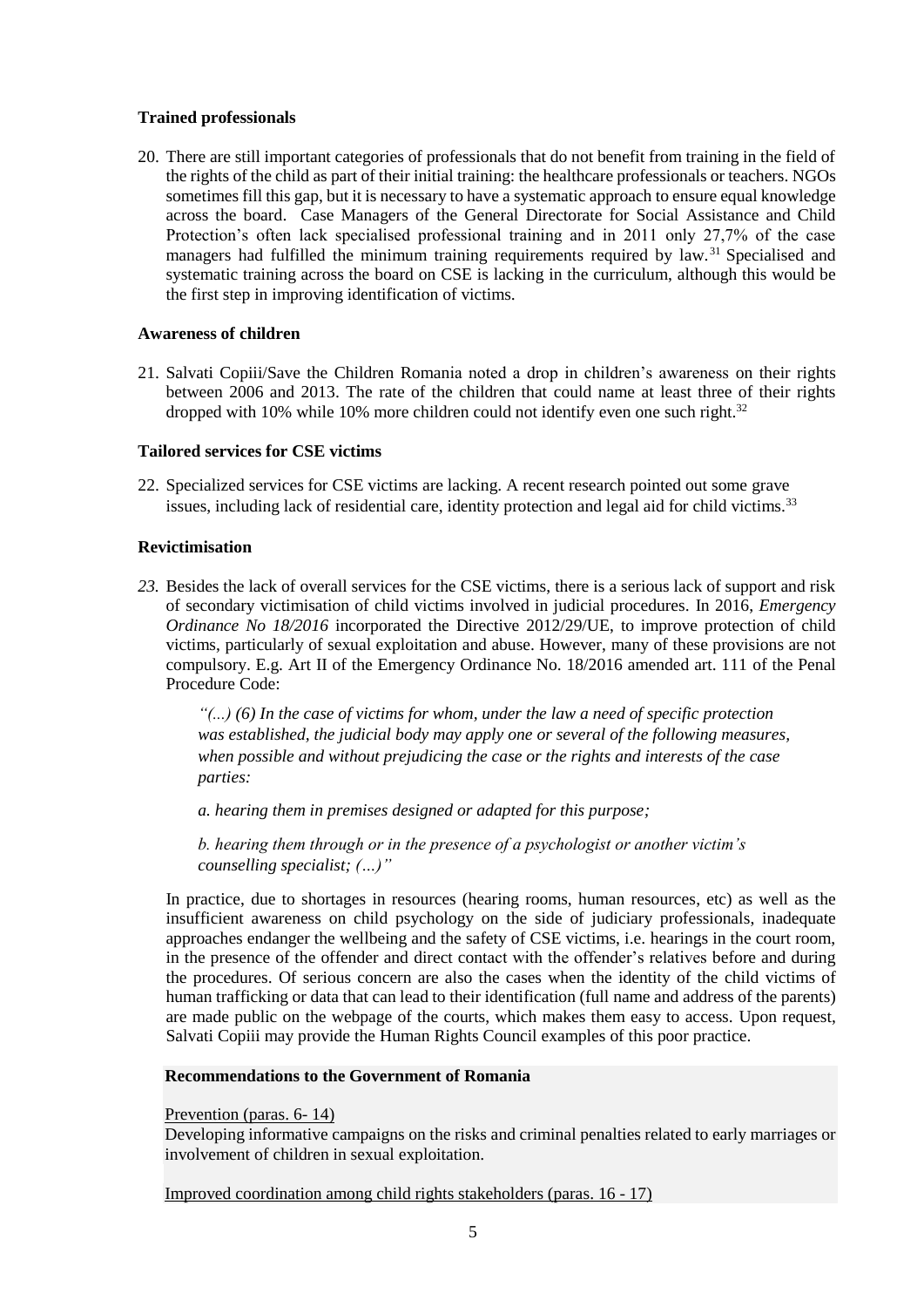Increase the budget for the NAPCRA to improve communication and inter-institutional collaboration, both vertically (national – county – local), and horizontally (between institutions at the same level, with different responsibilities, but relevant for the rights of the child). In the next National Action Plan or work plan, include special provisions to protect children from CSE, including allocation of budget and monitoring and evaluation mechanisms.

#### Children's Ombudsman (para. [18\)](#page-3-2)

As recommended in 2013 by Poland, Slovenia and Ukraine,<sup>34</sup> establish a Children's Ombudsman.

#### Data collection on child sexual exploitation (para. [19\)](#page-3-3)

Collect national data and/or build national capacity to develop disaggregated data-gathering and monitoring systems to inform policy and action on CSE and conduct a national in-depth study on CSE and its different manifestations.

#### Improve training of all professionals (para. [20\)](#page-4-0)

Include child rights, including information on CSE, in the professional training curriculum (both initial and ongoing training) for professionals in key fields, such as education, health, public order and justice system to strengthen their capacities to identify CSE victims.

### Increased awareness of children (para. [21\)](#page-4-1)

Introducing the rights of the child, including information on CSE and children's online safety, in the mandatory school curriculum for secondary education.

#### Tailored services for CSE victims (para. [22\)](#page-4-2)

Provide tailored recovery and reintegration services for victims of CSE which are easily accessible, preventing secondary stigmatization related to certain types of violence and providing the possibility for children to recover emotionally and socially after violent experiences.

### Safeguarding the rights of CSE victims in legal proceedings (para. [23\)](#page-4-3)

Ensure child-sensitive services and procedures are available to protect children from revictimisation in legal proceedings.

Annex 1 - Thematic Lists of Recommendations with assessment/comments on level of implementation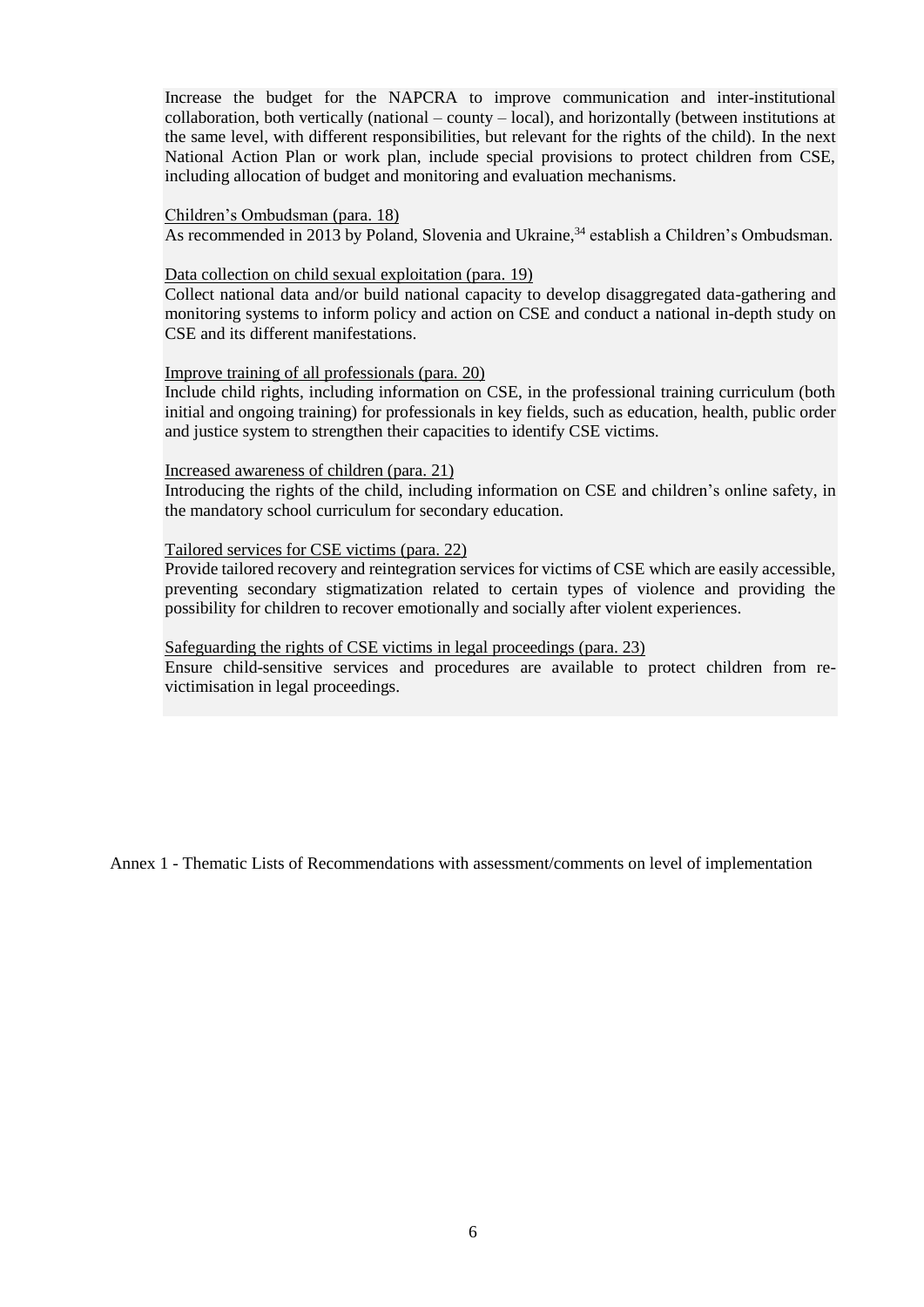<sup>1</sup> Human Rights Council (2013), "Report of the Working Group on the Universal Periodic Review", A/HRC/23/5, accessed 28 May 2017[, https://documents-dds](https://documents-dds-ny.un.org/doc/UNDOC/GEN/G13/124/42/PDF/G1312442.pdf?OpenElement)[ny.un.org/doc/UNDOC/GEN/G13/124/42/PDF/G1312442.pdf?OpenElement.](https://documents-dds-ny.un.org/doc/UNDOC/GEN/G13/124/42/PDF/G1312442.pdf?OpenElement)

<sup>2</sup> Sustainable Development Goal Targets 5.2, 8.7, and 16.2.

<sup>3</sup> ECPAT prefers the term '*child sexual exploitation material'* or '*child sexual abuse material'*, but in a legal context still uses '*child pornography*' in line with the recently widely adopted Terminology Guidelines. The inverted comma's in 'child pornography' indicate that the term is used in a legal context. ECPAT International (2016), "*Terminology Guidelines for the Protection of Children from Sexual Exploitation and Sexual Abuse, adopted by the Interagency Working Group in Luxembourg, 28 January 2016*", Bangkok: ECPAT, 39, accessed on 28 May 2017, [http://luxembourgguidelines.org/.](http://luxembourgguidelines.org/)

<sup>4</sup> European Commission, "*A Global Alliance against Child Sexual Abuse Online*", accessed on 28 May 2017, [https://ec.europa.eu/home-affairs/what-we-do/policies/organized-crime-and-human-trafficking/global-alliance](https://ec.europa.eu/home-affairs/what-we-do/policies/organized-crime-and-human-trafficking/global-alliance-against-child-abuse_en)[against-child-abuse\\_en.](https://ec.europa.eu/home-affairs/what-we-do/policies/organized-crime-and-human-trafficking/global-alliance-against-child-abuse_en)

<sup>5</sup> ECPAT prefers the term '*exploitation of children in prostitution*' instead of '*child prostitution*' in line with the recently widely adopted Terminology Guidelines. ECPAT International (2016). Terminology Guidelines. ECPAT International (2016), "*Terminology Guidelines for the Protection of Children from Sexual Exploitation and Sexual Abuse, adopted by the Interagency Working Group in, 28 January 2016*", Bangkok: ECPAT, 29, accessed on 28 May 2017[, http://luxembourgguidelines.org/.](http://luxembourgguidelines.org/)

6 Ibid., 54.

j

<sup>7</sup> United Nations Children's Fund (UNICEF) (2016), "*The State of the World's Children 2016; A Fair Chance for Every Child*", 140, accessed on 31 May2017, [https://www.unicef.org/publications/files/UNICEF\\_SOWC\\_2016.pdf.](https://www.unicef.org/publications/files/UNICEF_SOWC_2016.pdf)

<sup>8</sup> Moldoveanu, Ruxandra, Lavinia Elena Bălteanu, and Silvia Pisică (2015), "*Ethnic minorities - disparities in employment and unemployment*", Romanian Statistics Magazine, 2015.

<sup>9</sup> According to EUROSTAT data, in 2015 alone, 9,291 girls gave birth. Of this group, 676 were under the age of 15 years old.

<sup>10</sup> See for example these two media reports [http://www.ziarulargesenilor.ro/angajatii-unui-centru-de-plasament-din](http://www.ziarulargesenilor.ro/angajatii-unui-centru-de-plasament-din-arges-trimiteau-minorele-la-prostitutie-cum-functiona-reteaua-terifiant/)[arges-trimiteau-minorele-la-prostitutie-cum-functiona-reteaua-terifiant/](http://www.ziarulargesenilor.ro/angajatii-unui-centru-de-plasament-din-arges-trimiteau-minorele-la-prostitutie-cum-functiona-reteaua-terifiant/) or [http://observator.tv/social/10-minore](http://observator.tv/social/10-minore-dintrun-centru-de-plasament-din-targoviste-obligate-sa-se-prostitueze-162230.html)[dintrun-centru-de-plasament-din-targoviste-obligate-sa-se-prostitueze-162230.html](http://observator.tv/social/10-minore-dintrun-centru-de-plasament-din-targoviste-obligate-sa-se-prostitueze-162230.html) (both accessed on 17 June 2017).

<sup>11</sup> United Nations Children's Fund (UNICEF) (2016), "*The State of the World's Children 2016; A Fair Chance for Every Child*", 136, accessed on 31 May2017, [https://www.unicef.org/publications/files/UNICEF\\_SOWC\\_2016.pdf.](https://www.unicef.org/publications/files/UNICEF_SOWC_2016.pdf)

<sup>12</sup> *Terminology Guidelines for the Protection of Children from Sexual Exploitation and Sexual Abuse, adopted by the Interagency Working Group in Luxembourg, 28 January 2016*", Bangkok: ECPAT 51, accessed on 28 May 2017, [http://luxembourgguidelines.org/.](http://luxembourgguidelines.org/)

<sup>13</sup> *Terminology Guidelines for the Protection of Children from Sexual Exploitation and Sexual Abuse, adopted by the Interagency Working Group in Luxembourg, 28 January 2016*", Bangkok: ECPAT, 52-53, accessed on 28 May 2017, [http://luxembourgguidelines.org/.](http://luxembourgguidelines.org/)

<sup>14</sup> The above mentioned report can be accessed at or downloaded from [http://data.gov.ro/dataset/victime-trafic-de](http://data.gov.ro/dataset/victime-trafic-de-persoane-2015)[persoane-2015.](http://data.gov.ro/dataset/victime-trafic-de-persoane-2015)

<sup>15</sup> Data from the National Agency against Trafficking in Persons as mentioned in Salvati Copiii (2016), "*Alternative Report to the fifth Periodic Report Submitted by Romania to the UN Committee on the Rights of the Child 2008 – 2013)*", 51.